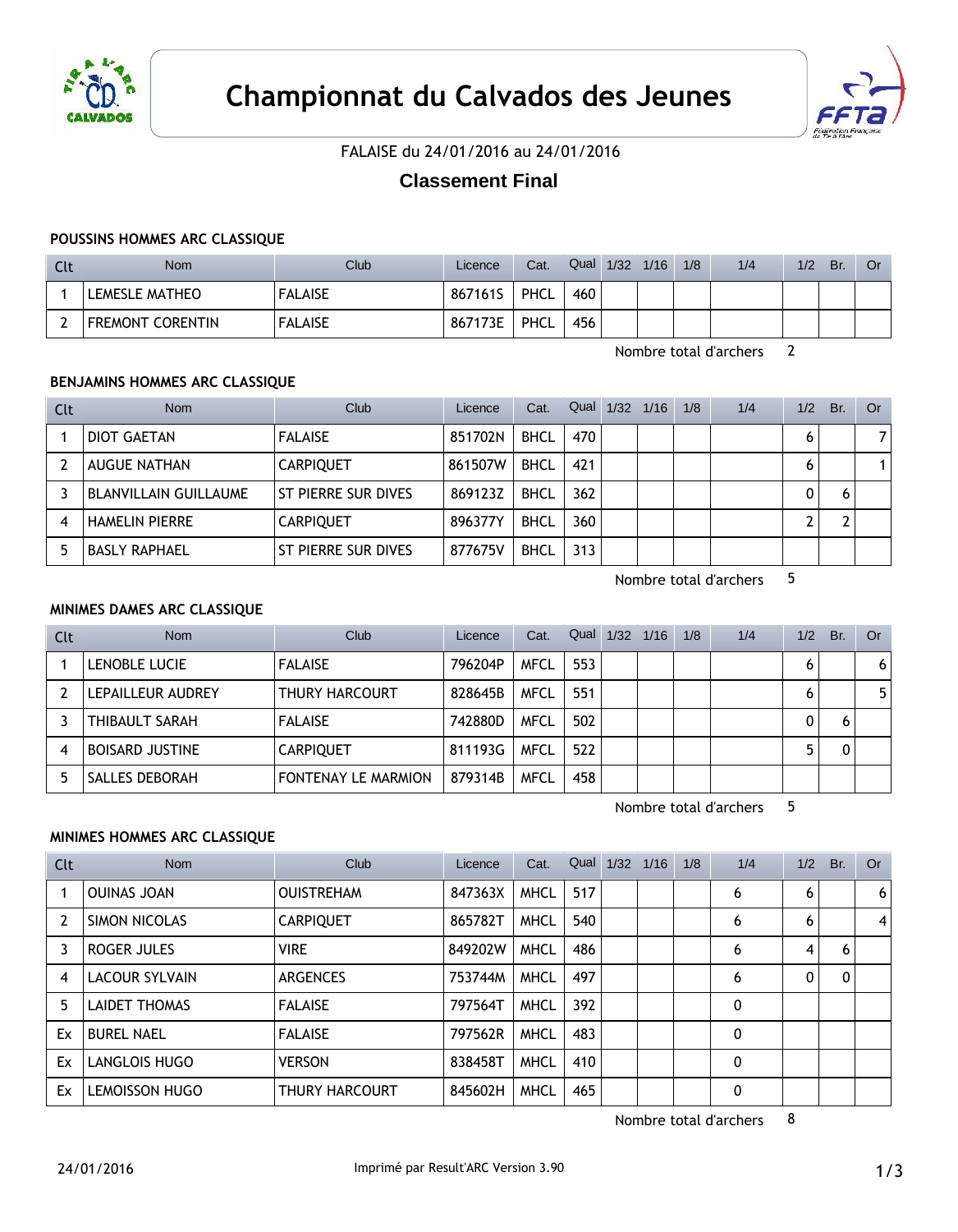### **CADETTES DAMES ARC CLASSIQUE**

| Clt | <b>Nom</b>        | Club                       | Licence | Cat.        | Qual | $1/32$ $1/16$ | 1/8 | 1/4 | 1/2 | Br. | Or |
|-----|-------------------|----------------------------|---------|-------------|------|---------------|-----|-----|-----|-----|----|
|     | LEVADE MARIANNE   | <b>CAEN</b>                | 739162M | <b>CFCL</b> | 544  |               |     |     | O   |     | 6  |
|     | LENOBLE CELINE    | <b>FALAISE</b>             | 699652S | <b>CFCL</b> | 502  |               |     |     | O   |     | 0  |
|     | <b>CHEMLA LEA</b> | <b>ARGENCES</b>            | 752749F | <b>CFCL</b> | 464  |               |     |     |     |     |    |
|     | <b>VIEL AMBRE</b> | <b>FONTENAY LE MARMION</b> | 867401C | CFCL        | 342  |               |     |     |     |     |    |

Nombre total d'archers 4

### **CADETS HOMMES ARC CLASSIQUE**

| Clt | <b>Nom</b>               | Club                         | Licence | Cat.        | Qual | 1/32 | 1/16 | 1/8 | 1/4 | 1/2 | Br. | <b>Or</b> |
|-----|--------------------------|------------------------------|---------|-------------|------|------|------|-----|-----|-----|-----|-----------|
|     | POISSON JORIS            | <b>VERSON</b>                | 792883E | <b>CHCL</b> | 485  |      |      |     |     | 6   |     | 6         |
|     | DORTEE TIM               | <b>COURSEULLES SUR MER</b>   | 824842T | <b>CHCL</b> | 529  |      |      |     |     | 6   |     | 4         |
|     | <b>BAIZE WILLYAMM</b>    | ST PIERRE SUR DIVES          | 871985K | <b>CHCL</b> | 473  |      |      |     |     | 2   | 6   |           |
| 4   | <b>HUET MATHIEU</b>      | <b>HEROUVILLE SAINT CLAI</b> | 774033R | <b>CHCL</b> | 501  |      |      |     |     | 0   |     |           |
| 5   | <b>GUNTZBERGER ROBIN</b> | <b>CARPIQUET</b>             | 763475P | <b>CHCL</b> | 466  |      |      |     |     |     |     |           |
| 6   | <b>HEOT ADRIEN</b>       | <b>FONTENAY LE MARMION</b>   | 793600J | <b>CHCL</b> | 452  |      |      |     |     |     |     |           |
|     | DE CRESSAC TITOUAN       | <b>ARGENCES</b>              | 783633A | <b>CHCL</b> | 435  |      |      |     |     |     |     |           |

Nombre total d'archers 7

#### **JUNIORS DAMES ARC CLASSIQUE**

| Clt | <b>Nom</b>           | Club              | Licence | Cat.        | Qual | 1/32 | 1/16 | 1/8 | 1/4 | 1/2 | Br. | 0r |
|-----|----------------------|-------------------|---------|-------------|------|------|------|-----|-----|-----|-----|----|
|     | LEVADE CLEO          | CAEN              | 704698B | <b>JFCL</b> | 501  |      |      |     |     |     |     | 6  |
|     | GASCOIN MANUELLA     | <b>CAEN</b>       | 724451X | <b>JFCL</b> | 533  |      |      |     |     |     |     | 4  |
|     | THIBAULT MANON       | <b>FALAISE</b>    | 681833Y | <b>JFCL</b> | 498  |      |      |     |     |     |     |    |
| 4   | <b>HERVO MELISSA</b> | <b>OUISTREHAM</b> | 819941R | JFCL        | 383  |      |      |     |     |     |     |    |

Nombre total d'archers 4

### **JUNIORS HOMMES ARC CLASSIQUE**

| Clt | <b>Nom</b>              | Club                         | Licence | Cat.        | Qual | $1/32$ $1/16$ | 1/8 | 1/4 | 1/2 | Br. | 0r |
|-----|-------------------------|------------------------------|---------|-------------|------|---------------|-----|-----|-----|-----|----|
|     | DUPONT ALEXIS           | <b>FONTENAY LE MARMION</b>   | 723990W | <b>JHCL</b> | 560  |               |     |     |     |     | 6  |
|     | ROUVILLER AXEL          | HEROUVILLE SAINT CLAI        | 718250G | <b>JHCL</b> | 518  |               |     |     |     |     |    |
|     | <b>TABURET GEOFFREY</b> | <b>HEROUVILLE SAINT CLAI</b> | 726101R | JHCL        | 486  |               |     |     |     |     |    |
|     | DAUMESNIL CORENTIN      | ARGENCES                     | 661524Y | JHCL        | 447  |               |     |     |     |     |    |

Nombre total d'archers 4

### **CADETS HOMMES ARC A POULIES**

| <b>Clt</b> | Nom                           | Club             | Licence | Cat. | Qual | 1/32 | 1/16 | 1/8 | 1/4 | 1/2 | Br. | Ö٢ |
|------------|-------------------------------|------------------|---------|------|------|------|------|-----|-----|-----|-----|----|
|            | <b>JOCELIN</b><br><b>PALY</b> | <b>CARPIQUET</b> | 793134C | CHCO | 555  |      |      |     |     |     |     |    |

Nombre total d'archers 1

## **JUNIORS DAMES ARC A POULIES**

| <b>Clt</b> | Nom                     | Club | Licence         | Cat.           | Qual | 1/32 | 1/16 | 1/8 | 1/4 | 1/2 | Br. | Or |
|------------|-------------------------|------|-----------------|----------------|------|------|------|-----|-----|-----|-----|----|
|            | <b>TREMBLAYES ANAIS</b> | CAEN | 770E0A7<br>704L | $- - -$<br>JFL | 546  |      |      |     |     |     |     |    |